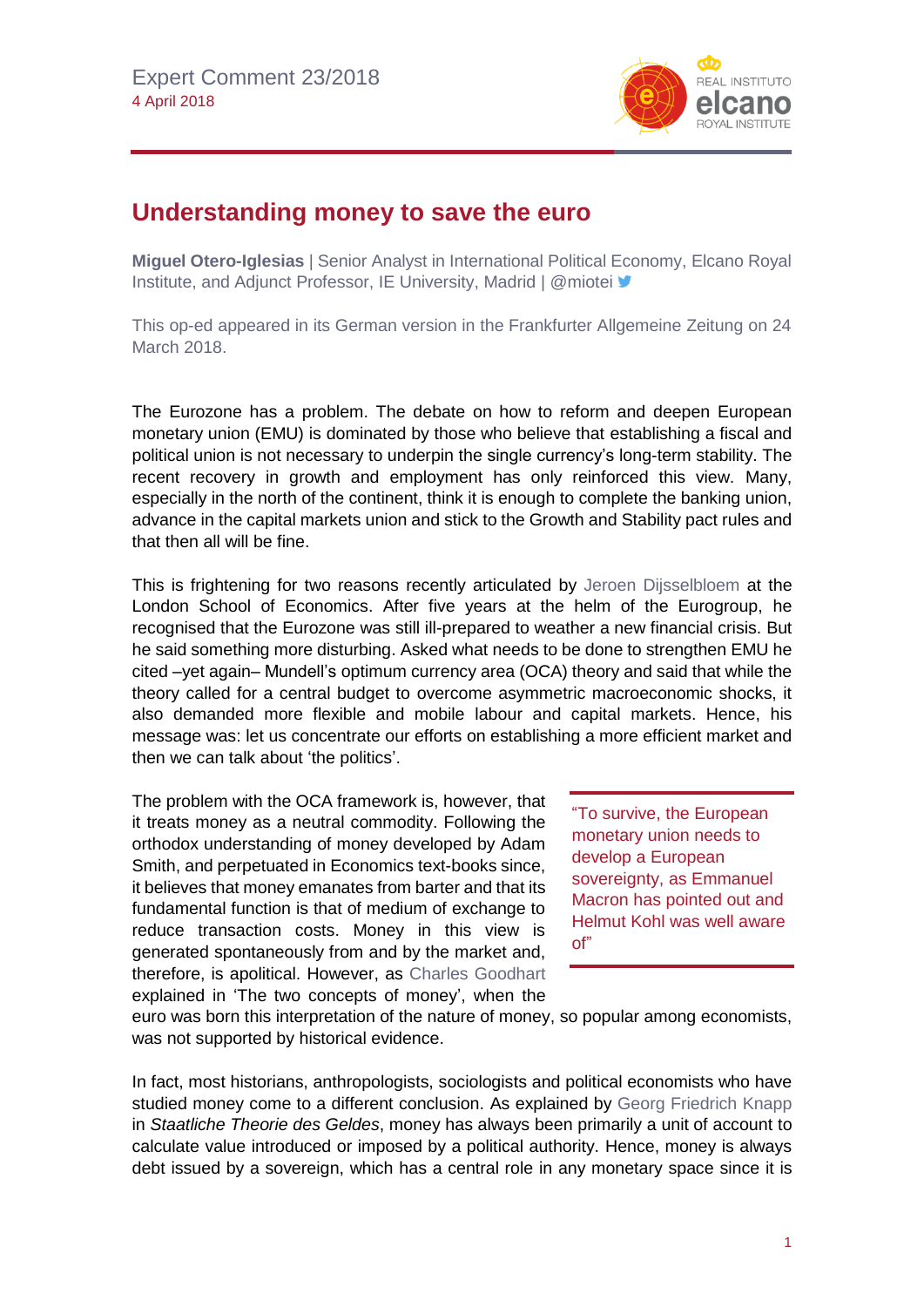the system's main debtor because it needs to borrow to provide the commons (security and other public goods), and it is also the main creditor because it can collect taxes from its subjects indefinitely (as long as it has the power and/or legitimacy to do so).

Since money is always debt, and therefore always consists of a social relationship between creditors and debtors, the sovereign is also crucial in mediating in conflicts between the two. This is usually done by the legislative branch (the Parliament), which decides on the redistribution of wealth, and the judicial branch (the Judiciary), which settles bankruptcy disputes.

If we understand the nature of money from this angle, the governance structure of the Eurozone is obviously flawed, and this is why further steps towards a political and fiscal union (in this order) are absolutely necessary. To survive, EMU needs to develop a European sovereignty, as [Emmanuel](http://www.elysee.fr/assets/Initiative-for-Europe-a-sovereign-united-democratic-Europe-Emmanuel-Macron.pdf) Macron has pointed out and [Helmut Kohl](http://www.realinstitutoelcano.org/wps/wcm/connect/e634358a-d8bd-42d9-abb8-4f923f48452c/WP8-2014-OteroIglesias-Germany-and-political-union-in-Europe-France.pdf?MOD=AJPERES&CACHEID=e634358a-d8bd-42d9-abb8-4f923f48452c) was well aware of.

To comprehend this, it is useful to analyse how the recent crisis was managed. Because the Eurozone did not have a proper governance structure, the response to the crisis was slow, chaotic and intergovernmental. Intergovernmentalism is particularly problematic because it tries to solve the inter-state, but also interpersonal, creditor-debtor tensions inherent in money by antagonising creditor vs debtor countries. This exacerbates nationalistic feelings and reinforces the EMU's democratic deficit.

"Because the Eurozone did not have a proper governance structure, the response to the crisis was slow, chaotic and intergovernmental"

When in 2015 Angela Merkel had the last word on whether Greece should stay or leave the euro she did so as the legitimate leader of Germany, but at the same time she took a decision that affected every single citizen in the Eurozone without having the European legitimacy to do so. Equally, when Finland asked for further guarantees from the Spanish government to approve the ESM credit line to rescue the Spanish banking sector, it did so under a perfectly legitimate national democratic mandate. But by doing so it showed that a Finnish citizen had more power than a Spanish citizen in the governance of the euro because Finland is a creditor country and Spain is not. Arguably, this is undemocratic, not least because Spain's 47 million inhabitants are far more creditor citizens than Finland's 5 million inhabitants.

The truth is that both the actions of the ESM and those of the ECB, the two big firefighters in the crisis, lack legitimacy. Sovereignty is about being included as a citizen in the decision-making process and this is not the case. In the ESM, for instance, it is discriminating that Germany, France and Italy have the power of veto. Furthermore, the memorandums of understanding signed with the rescue countries were seen as an imposition, and the troika officials that were sent out to supervise the programmes were portrayed as alien agents by both local press and populations. This is not the right way to run a monetary union and it is extremely worrying that such an intergovernmental arrangement might be consolidated, and even strengthened, by converting the ESM into the European Monetary Fund (the name alone sounds undemocratic). This type of technocratic governance might be acceptable for the IMF at the global level, where there